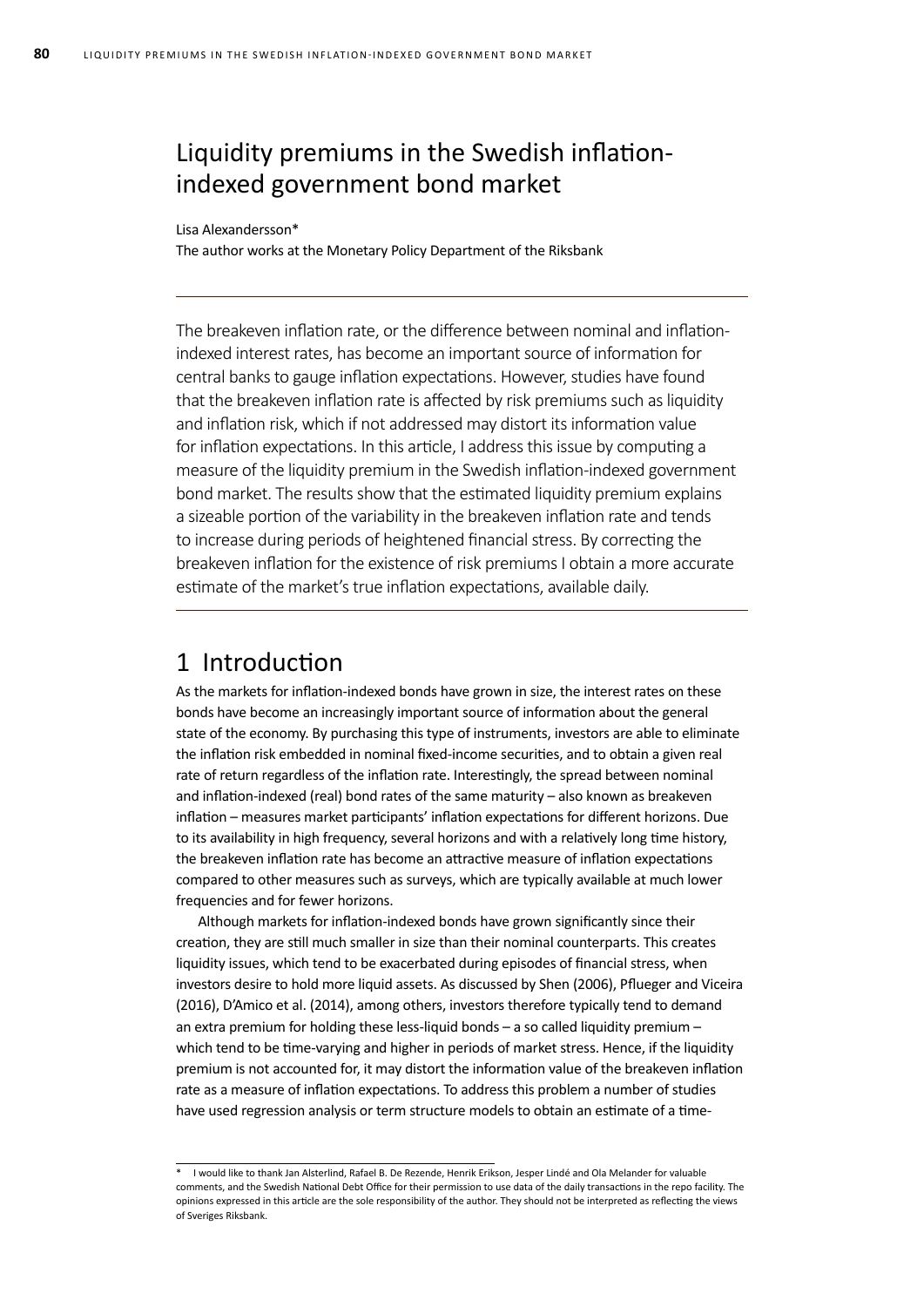varying liquidity premium for inflation-indexed bonds. By removing the estimated liquidity premium from the breakeven inflation rate (together with the inflation risk premium that is commonly embedded in nominal interest rates), central banks can obtain more accurate estimates of inflation expectations from financial instruments.

The aim of this article is to estimate a measure of the liquidity premium in the Swedish inflation-indexed government bond market, and thereby to obtain a better measure of inflation expectations based on a corrected breakeven inflation rate. To the best of my knowledge, this is the first study which attempts to estimate the liquidity premium in the Swedish government bond market.

Following Pflueger and Viceira (2016), I estimate a measure of the liquidity premium using regression analysis. More specifically, I regress the breakeven inflation rate on observable proxies for liquidity in the inflation-indexed bond market, while also controlling for inflation expectations and inflation risk<sup>1</sup>. From the estimated regression I construct a liquidity measure that is used to correct the breakeven inflation for the distortions caused by the liquidity risk premium. The results show that the liquidity measure can explain a sizeable portion of the variability in the breakeven rate. The estimated liquidity premium is time-varying, and increases during periods of heightened financial stress such as the financial crisis of 2008 and the European debt crisis. After correcting the breakeven inflation rate for the liquidity premium and inflation risk, the adjusted series is generally more in line with the level of market participants' inflation expectations as measured by surveys. Since survey measures should not suffer from liquidity issues, this suggests that it can be misleading to use the unadjusted breakeven inflation as a measure of inflation expectations without correcting for the liquidity premium.

The outline for the rest of this article is as follows. I will start with a closer discussion of the liquidity premium, including a motivation of the liquidity variables used later in the study and the estimation strategy. The chosen liquidity measures will then be regressed onto breakeven inflation, while controlling for inflation expectations and inflation risk. The results from this regression is then used to compute the liquidity premium, which is used to calculate the breakeven inflation adjusted for liquidity issues. Next, I compare the unadjusted and adjusted breakeven inflation rates with survey measures of inflation expectations. Finally, I provide some concluding remarks.

## 2 Liquidity premium

## 2.1 Estimating the liquidity differential between inflationindexed and nominal bond yields

An inflation-indexed bond is a bond protecting the investor from fluctuations in inflation, since the cash flows are indexed to the consumer price index. These bonds give the investor a fixed real interest rate plus a compensation for the actual CPI inflation over the maturity of the bond. The difference between a constant maturity zero-coupon nominal and inflationindexed bond yield is the breakeven inflation rate. This is the rate which would offer the investor the same total return on both bonds, given that inflation averages the breakeven rate over the maturity of the bonds.

<sup>1</sup> In order to control for inflation risk I add an inflation risk proxy consisting of the distribution of survey responses on inflation expectations, (for more details please see section 2.3.2). The estimated inflation risk premium has a mean of 0 bps and it does not seem to affect the estimation of the breakeven inflation during the chosen sample period, as shown by the preferred specification (5) in Table 1. Therefore, the focus in this article will be mainly on the liquidity premium.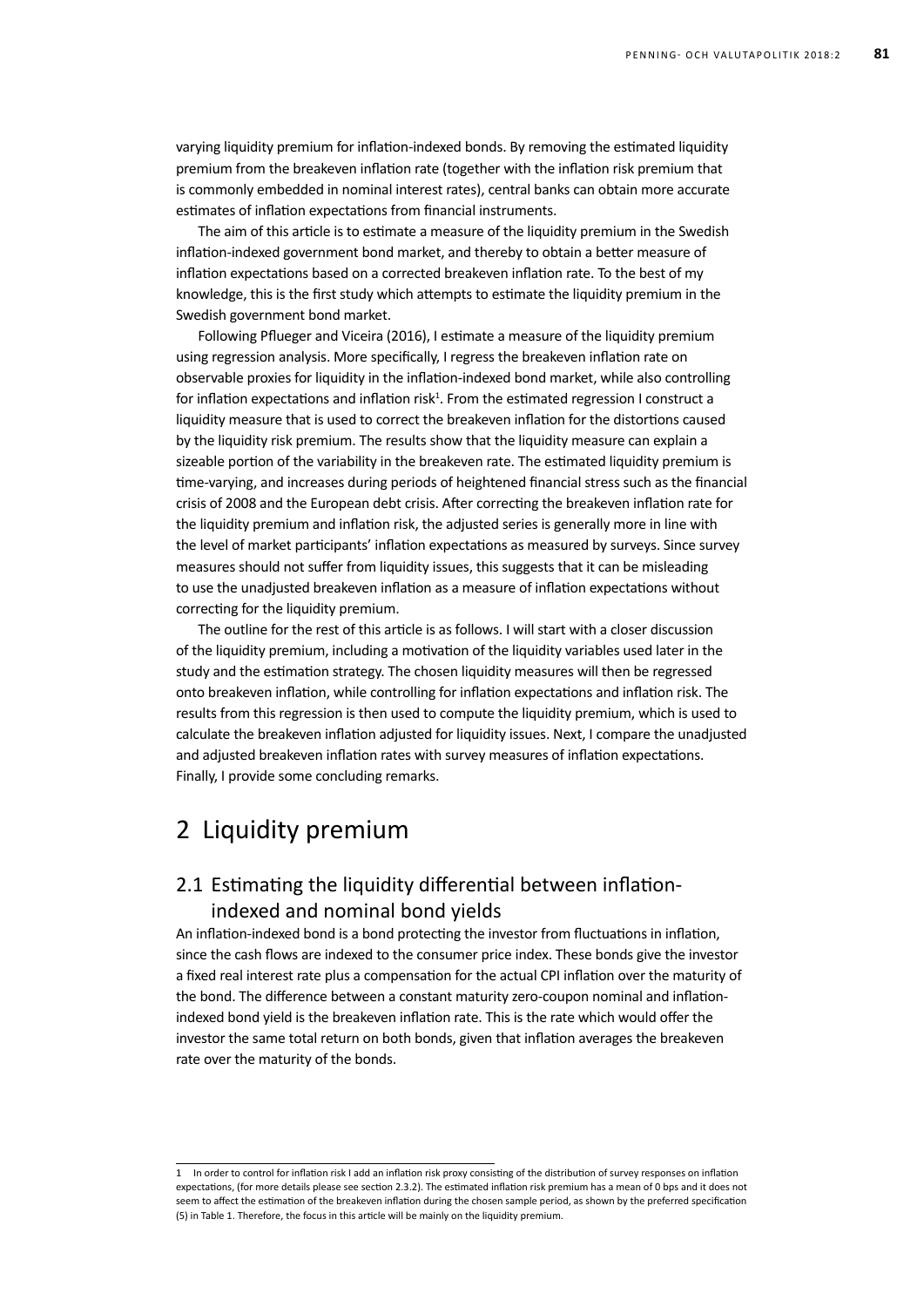The breakeven inflation should reflect investors' inflation expectations plus a timevarying compensation for bearing inflation risk.<sup>2</sup> However, the typically smaller size of the inflation-indexed bond market relative to its nominal counterpart has induced the appearance of liquidity issues, which tend to be more prominent during periods of market stress, complicating the interpretation of the breakeven as a measure of inflation expectations. To get compensation for the extra search friction the investors may encounter when selling the inflation-indexed bonds, they demand a liquidity premium in their interest rates, or equivalently a discount in their price. As discussed by Shen (2006), Pflueger and Viceira (2016), D'Amico et al. (2014), among others, it is essential to account for the lower liquidity of inflation-indexed bonds when using them to measure inflation expectations. Since the Swedish inflation-indexed bond market was first created in 1994, it has always been smaller in size than the nominal government bond market, which indicates that there could be a liquidity premium in the interest rates of the inflation-indexed bonds relative to their nominal counterparts.

Taking these two risk premiums into account, the breakeven inflation can then be expressed as follows:

### *BEI = inflation expectations + inflation risk − liquidity premium*

The liquidity premium, if positive, will tend to push up the interest rates of the inflationindexed bonds relative to the ones for the nominal bonds, and tend to lower the breakeven inflation. The possible existence of a positive liquidity premium may explain the difference between breakeven inflation and inflation expectations measured by surveys. Figure 1 shows five-year inflation expectations as measured by the breakeven inflation rate and surveys. As can be seen, the breakeven is persistently lower than the survey expectations. Although surveys may still be an imperfect measure of inflation expectations, due to issues such as measurement errors,<sup>3</sup> the persistent difference between the two measures of inflation expectations suggests that the breakeven inflation may be plagued by the existence of liquidity and inflation risk premium.





2 Studies using US data have found the inflation risk premium to be positive, when looking over a longer time period, while studies based on the more recent periods have found evidence of small and slightly negative inflation risk premiums, coinciding with the financial crisis. Looking at the theory, Kitsul and Wright (2013) suggest that the inflation risk premium tends to be positive and large when there is a risk of hyperinflation, but negative when deflation risks are prominent. For more studies on the inflation risk premium, see for example Abrahams et al. (2013), Grishchenko and Huang (2013), D'Amico et al. (2014). 3 For example, the survey's sample of respondents and their responses may not necessarily be representative of the true overall expectations of economic agents. Another problem arises from the fact that there might be different respondents available on each occasion the survey is conducted.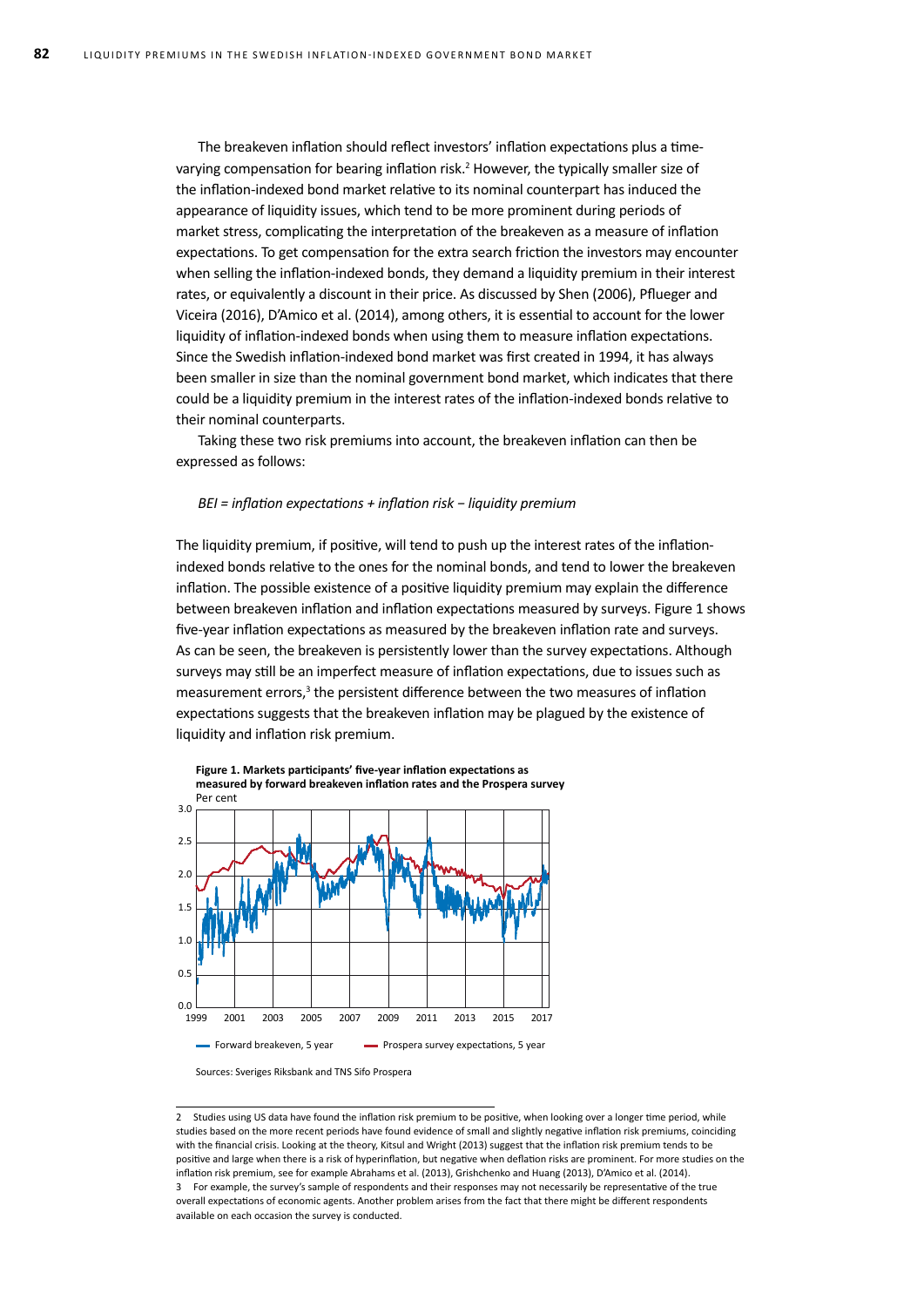## 2.2 Estimating the liquidity differential between inflationindexed and nominal bond yields

The liquidity premium is estimated by regressing the breakeven inflation onto observable measures of liquidity in the inflation-indexed market, while controlling for inflation expectations, following Pflueger and Viceira (2016) and Gürkaynak, Sack and Wright (2010). In order to control for inflation risk, a proxy for the inflation risk premium is also included. The breakeven inflation can then be explained as a function of the following factors:

(1) 
$$
BEI_{n,t} = \alpha_1 + \alpha_2 \pi_t^e + \alpha_3 \delta_t + \alpha_4 X_t + \varepsilon_t,
$$

where *BEI<sub>n,t</sub>* is the breakeven inflation, *π<sub>t</sub>* is a measure of inflation expectations,  $\delta_t$  is a proxy for the inflation risk premium, and *Xt* a vector of liquidity proxies.

The estimated liquidity premium is the negative in the variation of *BEIn,t*, explained by the liquidity variables:

$$
(2) \hspace{1cm} \hat{L}_{n,t} = -\hat{a}_4 X_t.
$$

The adjusted breakeven inflation is then estimated as follows:

(3) 
$$
BEI_{n,t}^{adj} = BEI_{n,t} + \hat{L}_{n,t} - \alpha_3 \delta_t.
$$

### 2.3 Data

In this section the variables that are used for the regression analysis are presented and discussed. I will start by briefly discussing the interest rate data used to measure the breakeven inflation rate. Thereafter I will proceed with a discussion of the measures used to control for inflation expectations and inflation risk. Finally, the selected liquidity variables for capturing liquidity in the Swedish inflation-indexed market will be introduced and discussed more in detail.<sup>4</sup>

The regressions are estimated using daily data. When data only exists in lower frequency, the series have been interpolated. The sample ranges from 4 January 1999 to 28 April 2017, but since data for some of the liquidity measures are only available for a more recent period, some regressions are estimated using a shorter sample.

### **2.3.1 Interest rate data**

In this study I focus on the five-year forward breakeven inflation rate. One natural reason for that is that central banks are often interested in measuring whether long-term inflation expectations are anchored. Moreover, by using bond rates with longer maturities, any impact of the indexation lag and CPI seasonality, which tend to be a more prominent problem in shorter inflation-index bond rates, should be alleviated. One additional reason for using longer term maturities is that there are generally few outstanding bond contracts in the short end of the inflation indexed yield curve, which implies that the estimated series of the interest rates for these bonds tend to be very volatile and suffer from large fitting errors. I compute the forward breakeven rate using the model suggested by Svensson (1994) to calculate nominal and inflation indexed zero-coupon interest rates. Forward rates are used in order to match the inflation expectations measured from surveys, as explained below.

<sup>4</sup> Earlier studies of the liquidity premium in the US government bond market have, for instance, used transaction volumes, fitting errors, the nominal off-the-run spread, bid-ask spreads, and the spread between an inflation swap and the breakeven of the same maturity as proxies to capture the relative illiquidity of US TIPS. Relative transaction volumes and the fitting errors will also be used in this study, while the other variables are not applicable to the Swedish case. Instead a set of new variables, suitable to capture the liquidity in the Swedish inflation-indexed bond market will be introduced.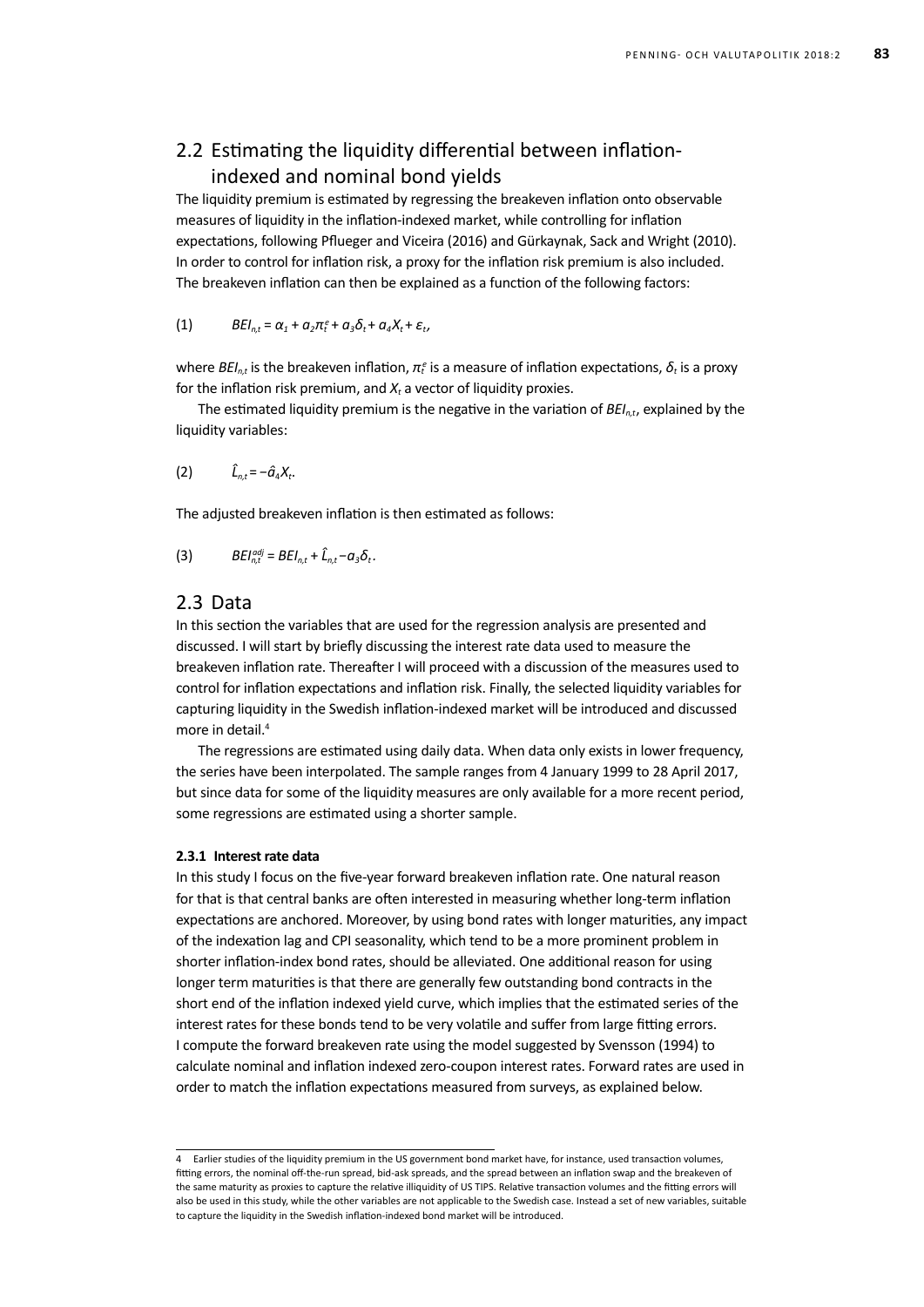#### **2.3.2 Measures of inflation expectations and inflation risk**

In order to control for inflation expectations, I use the survey on five-year average inflation expectations provided by TNS Sifo Prospera. Prospera ask the participants about their expectations for inflation five years ahead,<sup>5</sup> which is consistent with what is captured by the five-year forward breakeven inflation rate.<sup>6</sup> The respondents consist of labour market parties, purchasing managers and money market players.<sup>7</sup> Up until September 2009, the survey was conducted only on a quarterly-basis. Since then Prospera have started publishing inflation expectations among money market players also on a monthly frequency. To obtain a longer history on inflation expectations, the series before 2009 has been interpolated from quarterly data.

I use the difference between the minimum and the maximum survey responses for the five-year inflation expectations as a proxy for inflation risk in the five-year forward breakeven rate. This is motivated by the fact that the dispersion among responses is likely to be higher when there is a high degree of uncertainty regarding future inflation (see Wright 2011).

### 2.4 Liquidity variables

### **2.4.1 Average fitting errors from the Nelson-Siegel-Svensson yield curve estimations**

The Riksbank uses the Svensson (1994) method to estimate daily yield curves for a set of debt securities, including government bonds. From these estimations it is possible to also obtain the average daily fitting errors. As discussed by Abrahams et al. (2016), D'Amico et al. (2014), Hu et al. (2013), among others, large fitting errors can be a sign of stress in the market and investors' inability to take advantage of the arbitrage opportunities that appear due to mispricing when investors start behaving irrationally. As such the fitting errors have been described in the literature to be a good proxy for capturing liquidity crises in markets. For this study the daily root mean squared estimation error for the inflation-indexed bond curve, smoothed over the past 20 trading days, will be used. The series is missing data for a set of dates during the crises periods of 2008–2009 and 2011–2012, which implies that there are some gaps in the series that will persist even concerning the estimated liquidity premium. As can be seen in Figure 2a, the series spiked significantly during the financial crisis and then again during the European debt crisis, when investors ran away from less-liquid assets.

#### **2.4.2 Relative transaction volumes**

Relative transaction volumes is a measure that has been frequently used in earlier studies as a good proxy for capturing the differential liquidity between inflation-indexed and nominal government bonds.<sup>8</sup> The idea is that very liquid markets tend to have a high turnover, which improves investors' ease of trading by lowering search frictions. This in turn leads investors to ask for a lower liquidity premium. This time series is constructed as the 20-day moving average of the daily secondary market transaction volumes in inflation-indexed government bonds, divided by the corresponding transaction volumes in nominal bonds. The data is

<sup>5</sup> From 1995 to 2001, Prospera published the average for inflation expectations in the coming five years. Since most of the regressions in this study are run using a sample that starts from 2001 or later, any impacts from the difference in the calculation of the inflation expectations by Prospera on the results of this study should be negligible.

<sup>6</sup> If spot yields were to be used they would capture the expectations up to five years, and thus not be comparable to the question asked in the Prospera survey.

<sup>7</sup> The amount of participants approached has varied over the years. In the quarterly survey in June 2018, among all participants, around 200 organisations/companies were approached. In the monthly surveys, conducted only with money market players, around 40–60 organisations have generally been approached.

<sup>8</sup> See for example Pflueger and Viceira (2016), D'Amico et al. (2014), Abrahams et al. (2016).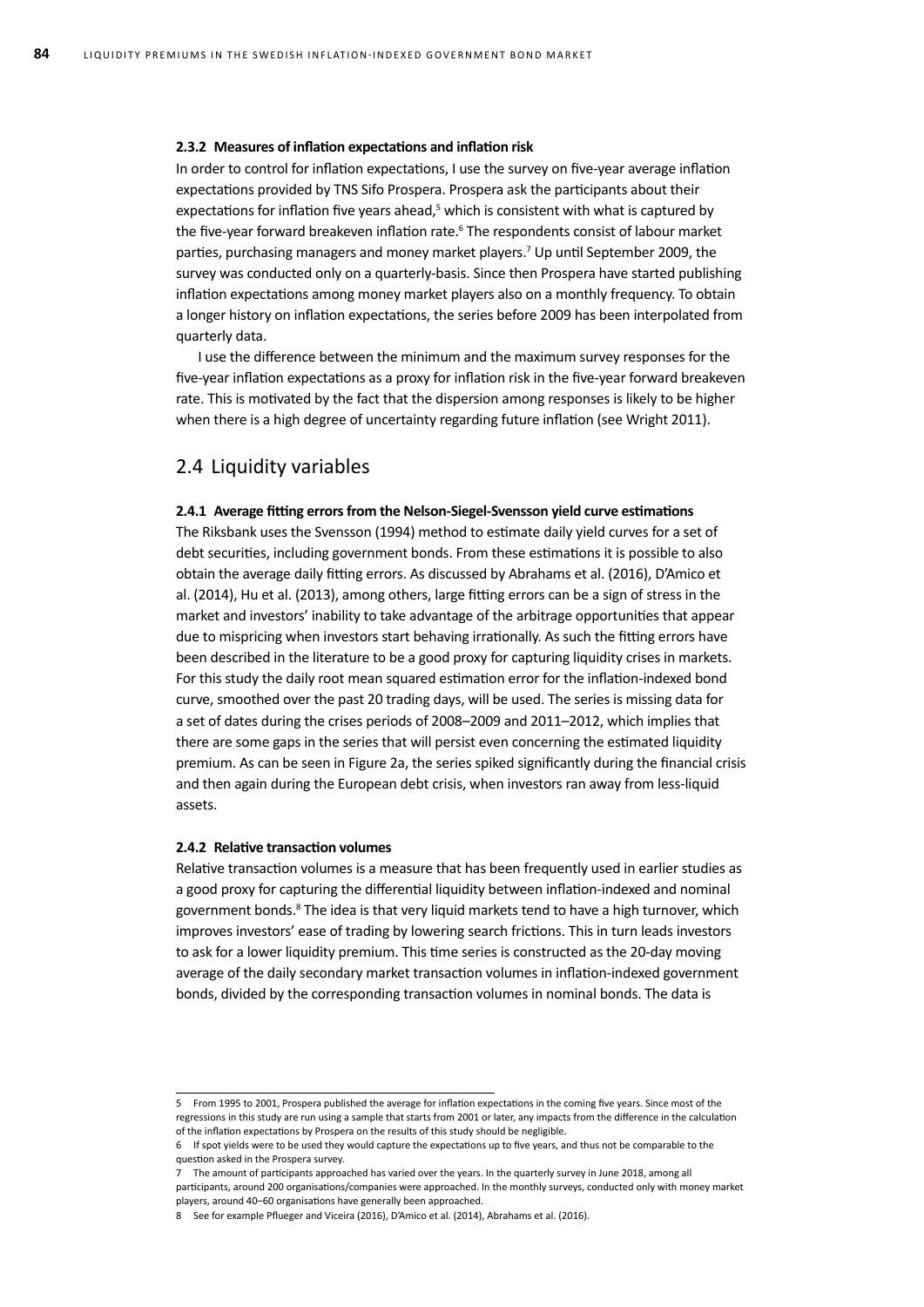obtained from the Riksbank's database SELMA. As can be seen in Figure 2b, this measure remained relatively low up until 2009. It has then increased somewhat, especially in recent years.

### **2.4.3 Use of the Debt office's repo facility for inflation-indexed bonds**

The Swedish National Debt Office has written agreements with a set of banks to act as the primary dealers in the Swedish government bond market.<sup>9</sup> The primary dealers have to participate in the bond auctions announced by the Debt Office, and thereafter act as distributors of the government bonds at the secondary market. This implies that potential buyers of government bonds always can turn to the primary dealers to receive a price for a bond. In order to reduce the risk of shortages in the government bond market, the Debt Office offers primary dealers the possibility to borrow government bonds through a repo facility. This means that if primary dealers are selling a bond which they currently lack they can always borrow a similar bond from the Debt Office.<sup>10</sup> A lower liquidity in the secondary market, implying a shortage of bonds to be traded, could then lead to a higher use of the repo facility, especially during times of increased financial stress.

The time series used in this study is constructed as the 20-day moving average of the daily transaction volumes of inflation-indexed bonds in the repo facility. The data is obtained from the National Debt Office. Notably the series shows a sharp spike during the financial crisis. The values for this series have then again increased in recent times, which is likely a result of the Riksbank's purchases of inflation-indexed bonds that started in 2016.

### **2.4.4 Volatility Index (VIX)**

The Chicago Board Options Exchange's Volatility Index (VIX) measures the level of market expectations for 30-days volatility of the S&P 500 Index, as implied in the bid/ask quotations of SPX options.<sup>11</sup> It is a commonly used measure of market risk. VIX is obtained from Bloomberg.

VIX is included in the regressions in order to capture investors' variation in risk attitude over time towards any given liquidity risk. The intention with incorporating a risk measure in the model is to capture periods of increased market stress, with large flight-to-safety flows into more liquid instruments, such as nominal government bonds. During such periods the liquidity premium investors require for holding less-liquid instruments, such as inflationindexed bonds, are likely to be higher (see e.g. Söderlind 2011). The coefficient for VIX in the regression will capture the part of risks that are related to the breakeven inflation, which are inflation risk and liquidity risk. Since I will control for inflation risk in the regressions, the part of risk left which this coefficient is capturing is the liquidity risk.

The liquidity variables are plotted in Figure 2d below. As can be seen in the graphs some of the liquidity variables spiked during the financial crisis period of 2008–2009, and during the European debt crisis in 2010–2011, indicating some intensified stress in the market for inflation-indexed bonds during these periods.

<sup>9</sup> For a list of the primary dealers, see the Debt Office's website: https://www.riksgalden.se/en/For-investors/Governmentsecurities/Primary-dealers/.

<sup>10</sup> For a deeper discussion on the repo facility, see Arvidsson et al. (2003).

<sup>11</sup> A deeper definition on the construction of VIX can be found at CBOE's homepage: http://www.cboe.com/vix.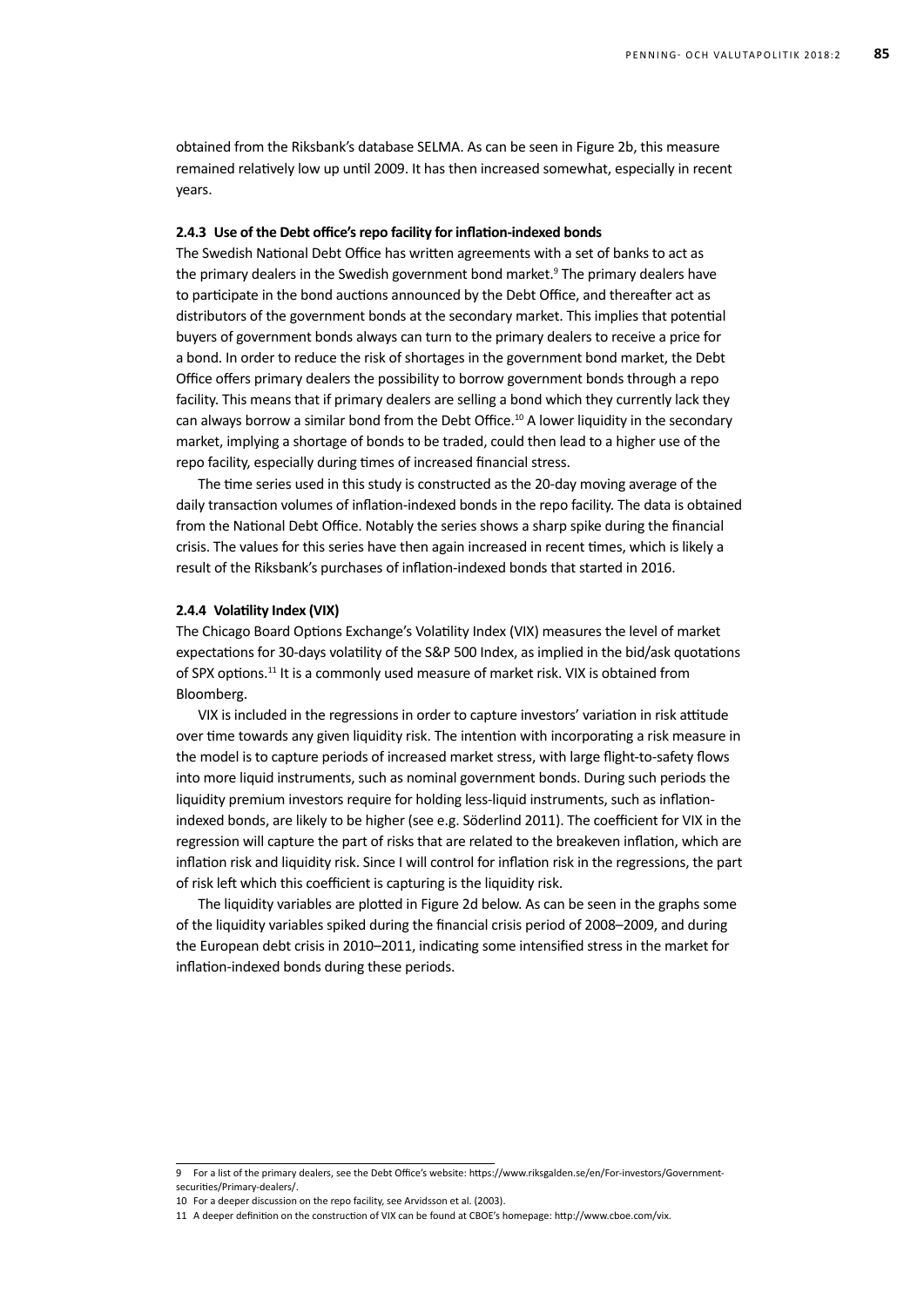

Note. The gaps in the series in figure 2a) are due to missing data for the fitting errors during these dates. Sources: Sveriges Riksbank, the National Debt Office and Bloomberg

## 3 Results

### 3.1 Liquidity risk premium in the breakeven inflation rate

Table 1 shows the results from the estimations of the liquidity proxies onto the breakeven inflation rate, while controlling for inflation expectations and inflation risk, in accordance with equation (1). The liquidity proxies are added to the regression one at a time. Regression (5) is the preferred regression where all the liquidity proxies and the control variables are included. It is also this regression, which will later be used to compute the measure of the liquidity risk premium. Regressions (6) and (7) verify the robustness of the results by excluding the financial crisis from the sample.<sup>12</sup>

<sup>12</sup> This is done by excluding the period 1 August 2008 to 2 August 2009 from the sample and re-running the regressions.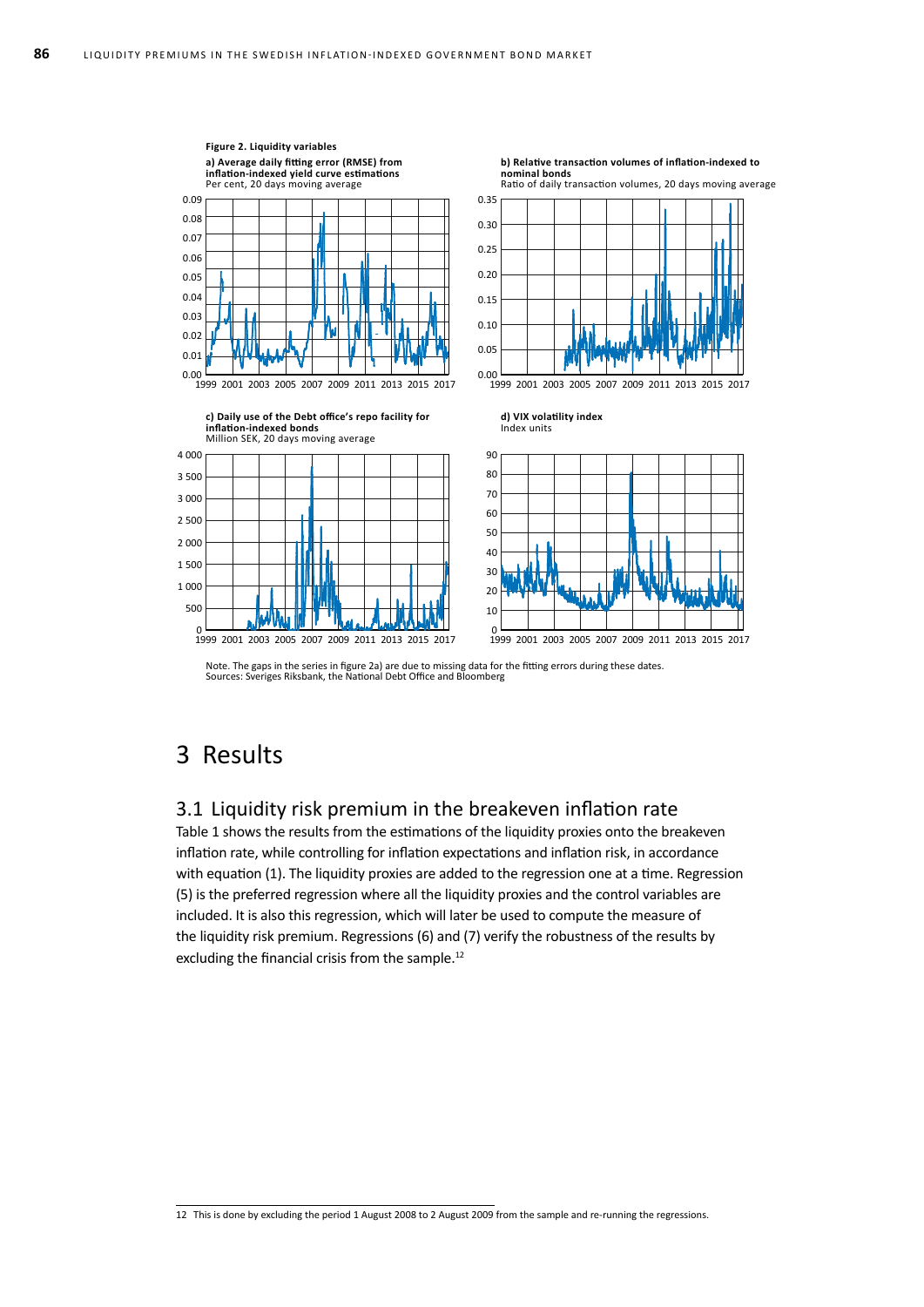| Dependent variable: 5-year forward breakeven    |                     |                     |                     |                     |                     |                       |                       |  |  |  |  |
|-------------------------------------------------|---------------------|---------------------|---------------------|---------------------|---------------------|-----------------------|-----------------------|--|--|--|--|
|                                                 | (1)                 | (2)                 | (3)                 | (4)                 | (5)                 | (6)                   | (7)                   |  |  |  |  |
| Sample start                                    | 04/01/99            | 04/01/99            | 04/01/99            | 29/01/02            | 03/11/03            | $04/01/99 - 31/07/08$ | $03/11/03 - 31/07/08$ |  |  |  |  |
| Sample end                                      | 28/04/17            | 28/04/17            | 28/04/17            | 28/04/17            | 28/04/17            | $03/08/09 - 28/04/17$ | 03/08/09 - 28/04/17   |  |  |  |  |
|                                                 |                     |                     |                     |                     |                     |                       |                       |  |  |  |  |
| <b>VIX</b>                                      |                     | $-0.02**$<br>(0.00) | $-0.02**$<br>(0.00) | $-0.01**$<br>(0.00) | $-0.01**$<br>(0.00) |                       | $-0.01**$<br>(0.00)   |  |  |  |  |
| Fitting error,<br>inflation<br>indexed<br>curve |                     |                     | $4.65***$<br>(0.86) | $4.21***$<br>(0.67) | $2.38**$<br>(0.67)  |                       | $1.58**$<br>(0.68)    |  |  |  |  |
| Repo facility,<br>inflation<br>indexed          |                     |                     |                     | $-0.00$<br>(0.00)   | $-0.00**$<br>(0.00) |                       | $-0.00*$<br>(0.00)    |  |  |  |  |
| Relative<br>transaction<br>volume               |                     |                     |                     |                     | $0.40*$<br>(0.17)   |                       | $0.53**$<br>(0.17)    |  |  |  |  |
|                                                 |                     |                     |                     |                     |                     |                       |                       |  |  |  |  |
| Survey inflation<br>5 year                      | $0.95**$<br>(0.07)  | $1.32**$<br>(0.07)  | $1.31**$<br>(0.06)  | $1.27**$<br>(0.06)  | $1.58***$<br>(0.06) | $1.03**$<br>(0.07)    | $1.67**$<br>(0.06)    |  |  |  |  |
| Inflation risk<br>premium                       | $-0.11**$<br>(0.02) | $-0.05*$<br>(0.02)  | $-0.05*$<br>(0.02)  | $-0.01$<br>(0.01)   | $-0.01$<br>(0.01)   | $-0.10**$<br>(0.07)   | $-0.01$<br>(0.01)     |  |  |  |  |
|                                                 |                     |                     |                     |                     |                     |                       |                       |  |  |  |  |
| No. of<br>observations                          | 4563                | 4445                | 4151                | 3436                | 3011                | 4313                  | 2899                  |  |  |  |  |
| Adjusted $R^2$                                  | 0.33                | 0.42                | 0.48                | 0.55                | 0.68                | 0.35                  | 0.69                  |  |  |  |  |

| Table 1. Regressing breakeven inflation on measures of liquidity |  |
|------------------------------------------------------------------|--|
|------------------------------------------------------------------|--|

Note. Numbers within parenthesis shows HAC adjusted standard errors.

\* and \*\* denotes significance at the 5% and 1% levels, respectively.

Regression (1) shows that inflation expectations as measured by surveys and the inflation risk proxy jointly explain about 33 percent of the variation in breakeven inflation. The explanation power of the model increases for each additional liquidity variable that is added and the adjusted R<sup>2</sup> reaches 68 per cent in the preferred regression (5), which indicates that observable measures of liquidity explain a sizeable part of the variation in breakeven inflation.

The majority of the coefficients are statistically significant, with signs that follow economic intuition. VIX enters the regression with a negative sign, suggesting, as expected, that the liquidity premium tends to increase in periods where the risk aversion among investors to any given liquidity risk rises. When the fitting errors are added to the regression, the adjusted R<sup>2</sup> increases to 48 per cent suggesting that this series contains important information on the variation in breakeven, such as the importance of funding constraints and investors' inability to take advantage of mispricing during periods where liquidity becomes more scarce. The coefficient for the use of the repo facility for inflation-indexed bonds is negative, and signals that a higher use of the repo facility coincides with a higher liquidity premium. This is in line with expectations, as a higher use of the repo facility may be caused by a scarcity of bonds available to be traded in the secondary market, leading the primary dealers to instead turn to the Debt Office to borrow the bonds they need for their clients. Finally, when the relative transaction volumes are added to the regression, the adjusted R<sup>2</sup> increases by 13 percentage points. The positive coefficient for this variable goes in line with intuition, as a higher traded volume of inflation-indexed bonds leads to less search friction for investors and thereby lowers the liquidity premium they demand for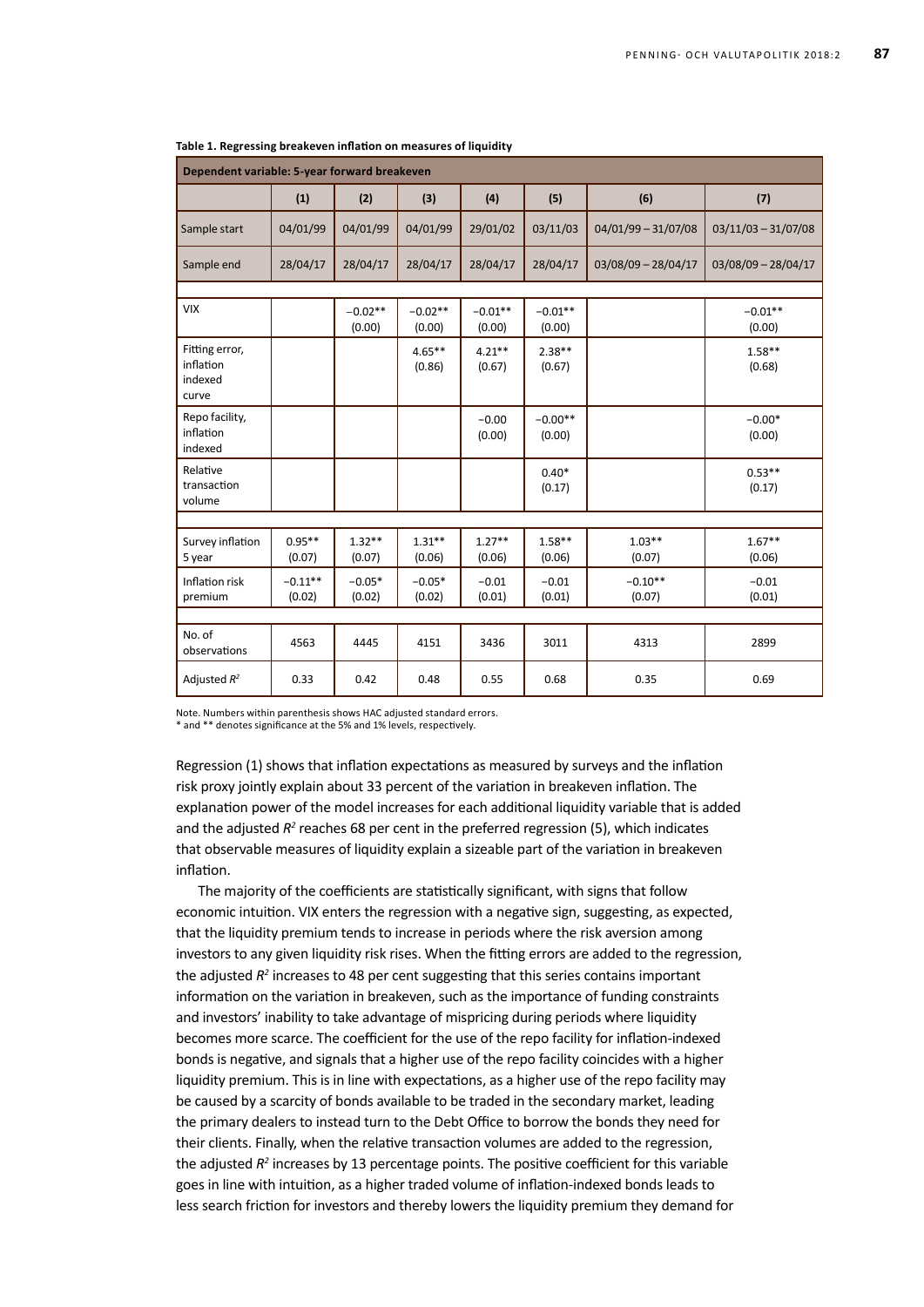holding these less-liquid bonds. One consideration to make is that some coefficients seem to change values as new variables are included in the regression. One possible explanation for this is that some variables show some correlation between them. As can be noticed from Table A1, inflation expectations according to surveys show a correlation with all the liquidity variables. For example, the correlation with VIX, relative transaction volume and the repo facility is 0.40, *−*0.38 and 0.31, respectively. This may explain why the coefficients change in all specifications, in particular for the survey variable. In addition, the repo facility shows a correlation of *−*0.40 with the inflation risk proxy, which may explain the change in the coefficient and the significance of the inflation risk proxy in regression (4). Nevertheless, despite this we can see that the adjusted  $R^2$  of regressions (1) to (5) increases as each liquidity variable is added, which indicates that each of them contains relevant information on the variability of the breakeven inflation.<sup>13</sup>

Figure 3 shows the estimated liquidity premium based on the fitted values from the preferred regression (5).14 The estimated liquidity premium has a mean of 17 bps. It spiked in 2008 during the financial crisis, similar to other studies (see e.g. Pflueger and Viceira, 2016, D'Amico et al., 2014, Gürkaynack et al., 2010). It also reached higher levels during the European debt crisis in 2010 and 2011, when the risk attitude among investors to any given liquidity risk again turned more negative. The spike in 2015 coincides with the Chinese stock market turmoil, and a period when there was a general flight to safer assets in financial markets.



Note. The gaps in the series are due to missing data for the fitting errors during these dates.

Figure 4 plots the adjusted breakeven together with survey expectations and the unadjusted breakeven. The adjusted breakeven is corrected for both the liquidity premium and the inflation risk premium, $15$  according to the relation in equation 3. After having corrected for these two premiums, the adjusted breakeven is more in line with the level of market participants' inflation expectations, as measured by the Prospera survey. In addition, one can compare the risk-adjusted and the risk-unadjusted measures of breakeven inflation in terms of their ability to predict the survey expectations. To do so, I first obtain a monthly average of the two daily series and regress the survey expectations on the two measures of inflation expectations.<sup>16</sup> The results of these two regressions suggest that the risk-adjusted breakeven

<sup>13</sup> It should be noted that this study has attempted to capture observable factors of liquidity and inflation risk that might drive the breakeven inflation rate. However there might be other risks that are not included in the regressions estimated in this study that may additionally explain the observed variation in the breakeven rate.

<sup>14</sup> To ensure the positivity of the liquidity premium, the negative of the time series minimum is added to the estimated series, in line with what was done in e.g. Abrahams et al. (2016).

<sup>15</sup> The estimated inflation risk premium has a mean of 0 bps and it does not seem to affect the estimation of the breakeven inflation as shown by the preferred specification (5) in Table 1.

<sup>16</sup> The regressions are run using the same observations, which implies that the period of November 2008–April 2009 is excluded, since the adjusted breakeven lacks data for this period.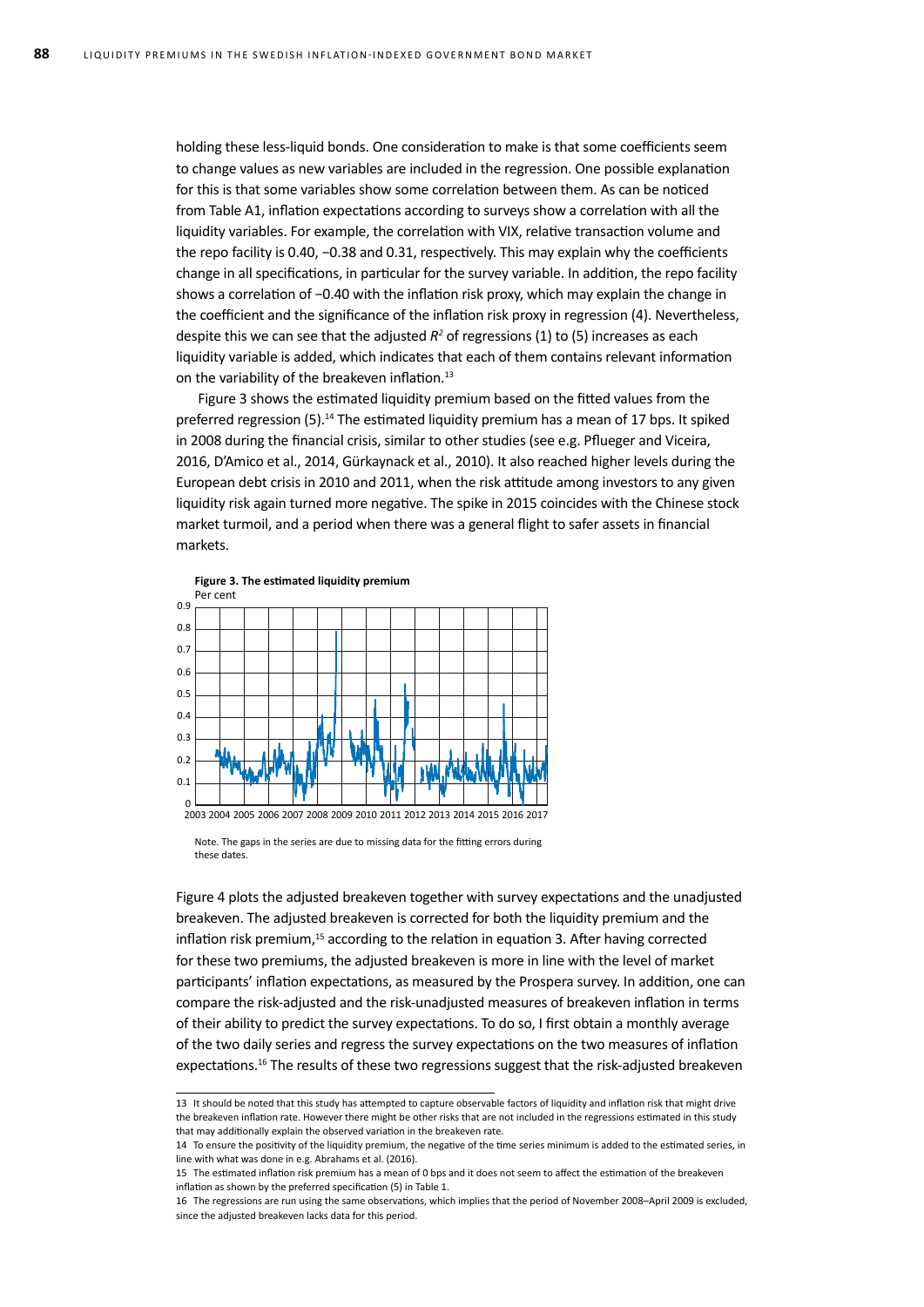inflation outperforms the unadjusted breakeven in predicting the survey expectations. The adjusted R<sup>2</sup> of the regression increases from 0.56 to 0.71 when the risk-adjusted measure is used as predictor. Since the survey measure does not suffer from liquidity issues, this suggests that looking at breakeven inflation as a pure measure of inflation expectations can be misleading.

It is interesting to shed some light on the behaviour of breakeven inflation and the liquidity premium during the financial crisis. At the start of the financial crisis, the liquidity premium reached levels of 0.8 per cent (see Figure 3). At that time, there was a general worry about falling inflation expectations with breakeven inflation reaching levels of around 1.25 percent in late 2008. However, this sharp increase in the liquidity premium suggests that inflation expectations may not have fallen as low as the breakeven inflation indicates. Correcting the breakeven inflation for the high level of the liquidity premium at that time brings the inflation expectations to levels more in line with survey expectations.



2003 2005 2007 2009 2011 2013 2015 2004 2006 2008 2010 2012 2014 2016

Liquidity adjusted forward breakeven, 5 year - Forward breakeven, 5 year - Prospera survey expectations, 5 year

Note. The gaps in the series for the liquidity adjusted breakeven are due to missing data for the fitting errors during these dates. Sources: Sveriges Riksbank and TNS Sifo Prospera

## 4 Conclusion/Discussion

The aim of this PM was to estimate a measure of liquidity premium in the Swedish inflationindexed government bond market. This was done by regressing the time series of breakeven inflation onto observable proxies of liquidity for the inflation-indexed bond market, while controlling for inflation expectations and inflation risk.

Results show that the liquidity measures are able to explain a sizeable portion of the variability in the breakeven inflation rate, suggesting the existence of a liquidity premium in the Swedish inflation-indexed government bond market. The estimated liquidity premium is positive and relatively small, with a mean of 17 bps. Moreover, the liquidity premium varies over time, depending on market liquidity conditions. It has increased during periods of heightened financial stress such as the financial crisis of 2008 and the European debt crisis. Ignoring this premium can distort the information value of the breakeven rate as a highfrequency measure of investors' inflation expectations.

After having corrected the breakeven inflation for the liquidity premium and the presence of inflation risk we obtain a measure of inflation expectations that is more in line with the level of market participants' inflation expectations, as measured by surveys. Compared to the survey measure, the breakeven inflation corrected for the liquidity premium has the advantage of offering a measure of inflation expectations that is available at daily frequency.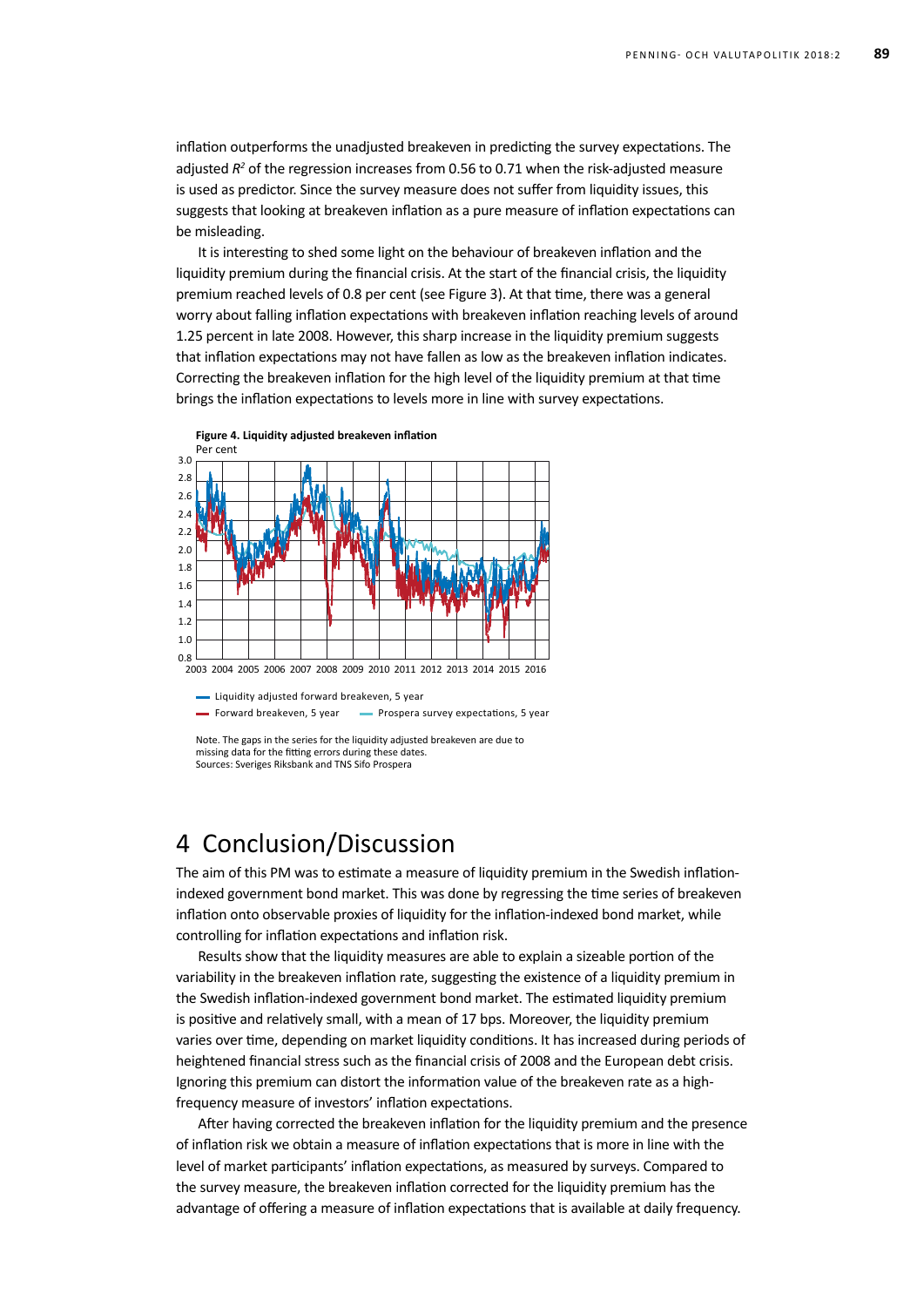## References

Abrahams, Michael, Tobias Adrian, Richard K. Crump and Emanuel Moench (2013), 'Pricing TIPS and Treasuries with Linear Regression', Staff Reports No. 570, Federal Reserve Bank of New York.

Abrahams, Michael, Tobias Adrian, T., Richard K. Crump, Emanuel Moench, and Rui Yu (2015). 'Decomposing Real and Nominal Yield Curves', *Journal of Monetary Economics*, Vol. 84 (2016), pp. 182–200.

Amihud, Yakov (2002), 'Illiquidity and stock returns: cross-section and time-series effects', *Journal of Financial Markets*, Vol. 5, No. 1, pp. 31–56.

Arvidsson, Tord, Anders Holmlund and Eric Morell (2003), 'Riksgäldskontorets marknadsvård i internationellt perspektiv', Report, Document Number 2003/307, Swedish National Debt Office.

D'Amico, Stefania, Don H. Kim and Min Wei (2014), 'Tips from TIPS: The Informational Content of Treasury Inflation-Protected Security Prices', Finance and Economics Discussion Series 2014-024, Board of Governors of the Federal Reserve.

Fontaine, Jean-Sebastien and René Garcia (2012), 'Bond liquidity premia', *Review of Financial Studies*, Vol. 25 (4), pp. 1207–1254.

Grishchenko, Olesya V. and Jing-Zhi Huang (2013), 'Inflation Risk Premium: Evidence from the TIPS Market', *Journal of Fixed Income*, Vol. 22, No. 4, pp. 5–30.

Gürkaynak, Refet S., Brian Sack and Jonathan H. Wright (2007), 'The US Treasury yield curve: 1961 to the present', *Journal of Monetary Economics,* Vol. 54, No. 8, pp. 2291–2304.

Gürkaynak, Refet S., Brian Sack and Jonathan H. Wright (2010), 'The TIPS yield curve and inflation compensation', *American Economic Journal: Macroeconomics*, Vol. 2, No. 1, pp. 70–92.

Hu, Grace Xing, Jun Pan and Jiang Wang (2013), 'Noise as Information for Illiquidity', *Journal of Finance*, Vol. 68, No. 6, pp. 2341–2382.

Kitsul, Yuriy and Jonathan H. Wright (2013), 'The economics of options-implied inflation probability density functions', *Journal of Financial Economics*, Vol. 110, No. 3, pp. 696–711.

Pflueger, Carolin E. and Luis M. Viceira (2016), 'Return predictability in the Treasury market: real rates, inflation, and liquidity', in Veronesi, Pietro (Ed.), Handbook of Fixed-Income Securities, Wiley, Hoboken, N.J., pp.191–209 (Chapter 10).

Svensson, Lars E. O. (1994), 'Estimating and Interpreting Forward Interest Rates: Sweden 1992–1994', *National Bureau of Economic Research*, Working paper No. 4871.

Söderlind, Paul (2011), 'Inflation risk premia and survey evidence on macroeconomic uncertainty', *International Journal of Central Banking*, Vol. 7, No. 2, pp. 113–132.

Wright, Jonathan H. (2011), 'Term Premia and Inflation Uncertainty: Empirical Evidence from an International Panel Dataset', *American Economic Review*, Vol. 101, No. 4, pp. 1514–34.